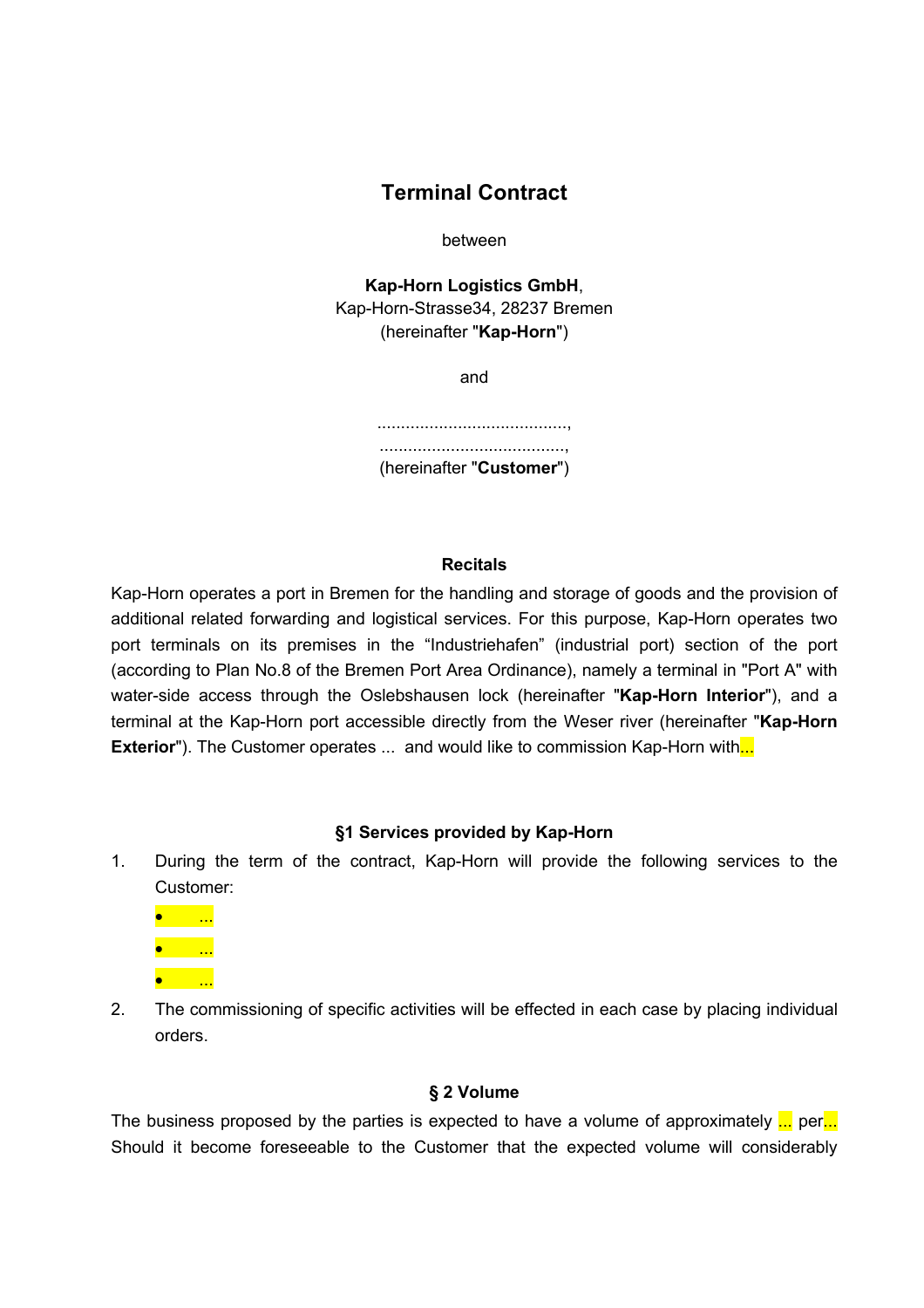exceed or fall below this order of magnitude (by more than ... percent), it must inform Kap-Horn accordingly without delay. However, neither the Customer nor Kap-Horn shall have an obligation to order or handle minimum quantities.

# **§1 Kap-Horn's berths**

- 1. Prior to any vessel calling at the port, the Customer must first obtain the information as to whether and under what conditions a call at the port and stay of the vessel at one of the berths of the "Kap-Horn Interior" and/or "Kap-Horn Exterior" terminals is possible.
- 2. Based on Kap-Horn's ulterior use of its port basins and operating facilities, as well as any draught restrictions due to tides, ebb and flow, high or low water, Kap-Horn is not in a position to guarantee that the vessels will be able to call at and depart from the berths at any given time, and that they will be able to permanently stay at the assigned berth.
- 3. In order to be handled at the "Kap-Horn Interior" terminal, vessels must be equipped with their own fully functional loading gear that guarantees a consistent discharging and loading capacity of  $\frac{1}{n}$  per $\frac{1}{n}$ . The vessel must not exceed a length of  $\frac{1}{n}$  m.
- 4. In order to be handled at the "Kap-Horn Exterior" terminal, the vessel must not exceed a length of  $\frac{1}{2}$  m.
- 5. The arrival of vessels must be announced to, and coordinated with, the terminal at least 48 hours ahead of the intended call at the Kap-Horn terminal. All coordination measures issued by Kap-Horn with regard to the berth allocation and the entering of the port by the vessel must be complied with.

## **§ 4 Remuneration**

Kap-Horn's remuneration shall be in accordance with the [Kap-Horn Remuneration Schedule / General Remuneration Tariff] attached in Appendix1 . Kap-Horn's remuneration does not cover public shipping dues and costs for shipping-related services performed by third parties (tugs, pilots, etc.); such services must be ordered from, and paid to, those third parties directly by the Customer or the vessel.

## **§ 5 Invoicing**

- 1. Kap-Horn's remuneration becomes due upon performance of the respective services and shall be paid immediately upon receipt of an invoice from Kap-Horn.
- 2. Kap-Horn shall be entitled to invoice partial services rendered prior to the full performance of the overall service.

## **§ 6 Term**

- 1. This contract enters into force on  $\ldots$  and shall have a term of  $\ldots$  from the effective date. The term shall be extended by  $\ldots$  unless the contract is terminated prior to the end of the term by either party in writing subject to a notice period of  $\frac{1}{n}$ .
- 2. The right of the parties to termination the contract for cause shall remain unaffected.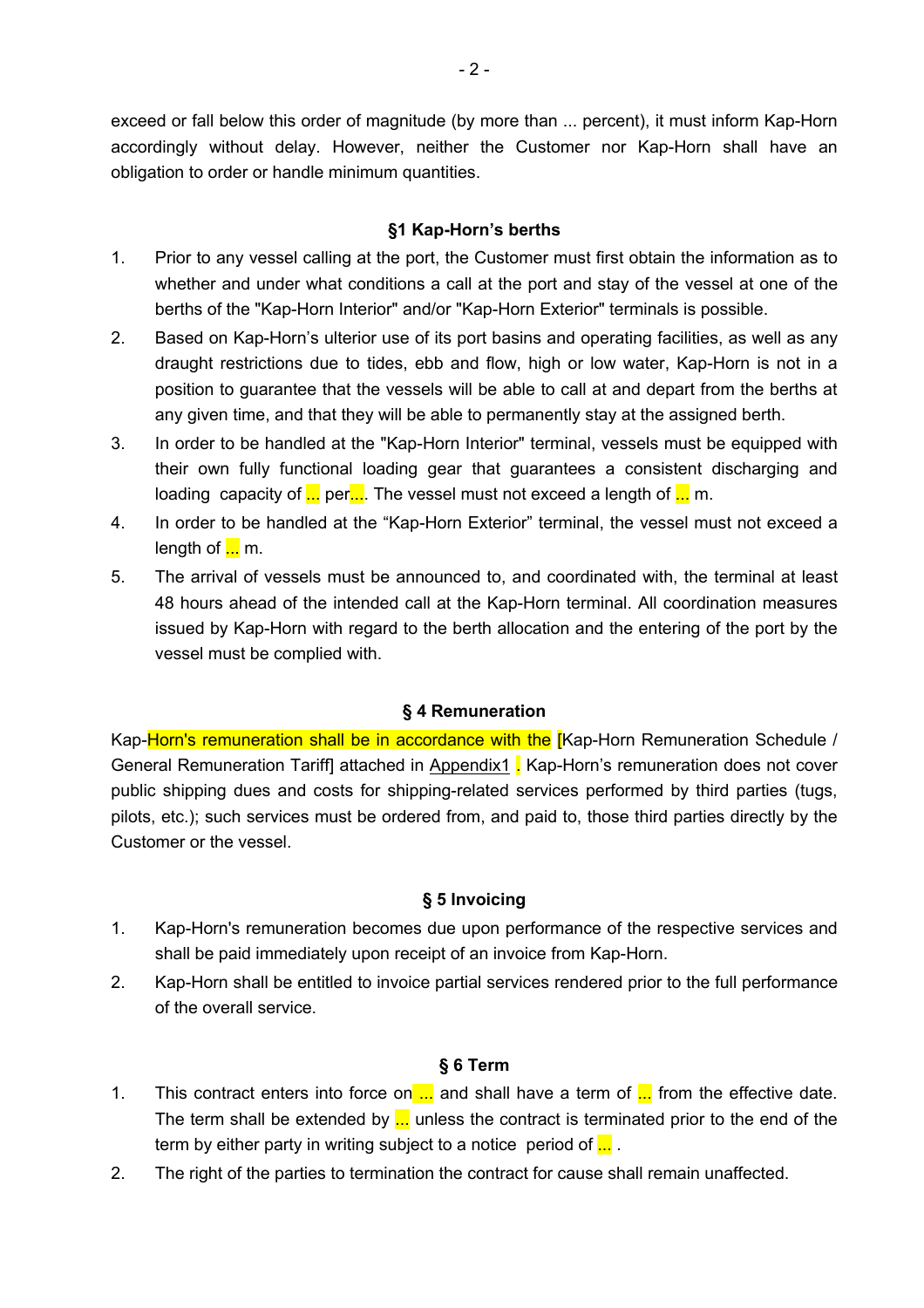#### **§ 7 Kap-Horn's Standard Terms and Conditions**

In all other respects, Kap-Horn's Standard Terms and Conditions shall form an integral part of this contract and of each individual order. A version of these Standard Terms and Conditions is attached in Appendix 2.

#### **§ 8 Applicable law, place of performance and place of jurisdiction**

- 1. This contract is governed by German law.
- 2. Bremen, Federal Republic of Germany, shall be the place of performance for all obligations of Kap-Horn towards the Customer or the Customer towards Kap-Horn arising from and in connection with this contract.
- 3. Bremen, Federal Republic of Germany, shall be the place of jurisdiction for all disputes arising from or in connection with this contract. This shall be the exclusive place of jurisdiction for any claims against Kap-Horn.

| On behalf of Kap-Horn: | On behalf of the Customer: |
|------------------------|----------------------------|
|                        |                            |
| (Name)                 | (Name)                     |
|                        |                            |
|                        |                            |
|                        |                            |
| (Date, signature)      | (Date, signature)          |
|                        |                            |